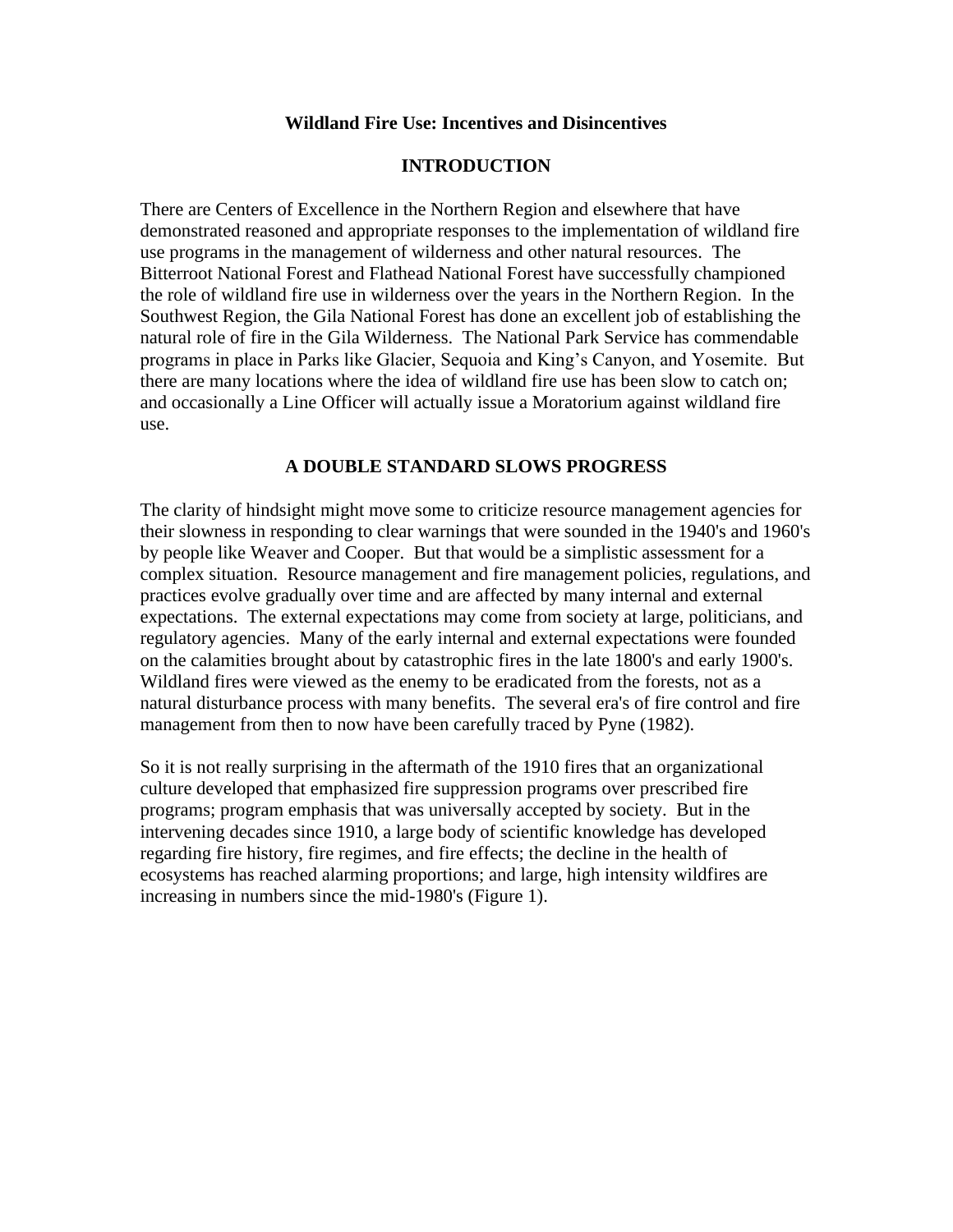

Figure 1. Total wildfire acres burned in the 11 western states on all Federal lands between 1916 and 2000.

A change in direction is clearly indicated--and that change has been embodied in the concept of ecosystem management where we attempt to sustain the productivity of all components of ecosystems, allowing society to benefit from the by-products of healthy systems. As we already have noted, recurring fire is an integral disturbance process to the functioning of fire-adapted ecosystems. But a double standard is impairing our ability to prescribe fire on the landscape in a large enough dose to truly sustain healthy systems. A prescribed fire, or wildland fire use, can be well-planned and well-executed by qualified people, but the moment something starts to go awry the support from politicians and the public is quickly lost. The reprisal is generally immediate because the agency started the fire and it is their fault if something goes wrong.

In contrast, practically any professional strategy can be adopted in suppressing a wildfire and vast amounts of money can be spent in implementing that strategy. No matter how adverse the outcome (including the burning of 200,000 acres and the destruction of over 1000 homes in southern California in 1993), politicians and the public generally side with the firefighter. This double standard is part of our tradition and culture, since wildfire suppression decisions are generously funded and essentially risk-free in the public arena, whereas prescribed fire implementation is much more closely scrutinized and carries a large risk. It is easy for the risk-averse manager to opt for wildfire suppression strategies that are risk-free and generously funded, rather than make positive wildland fire use decisions that carry their share of unknown future outcomes.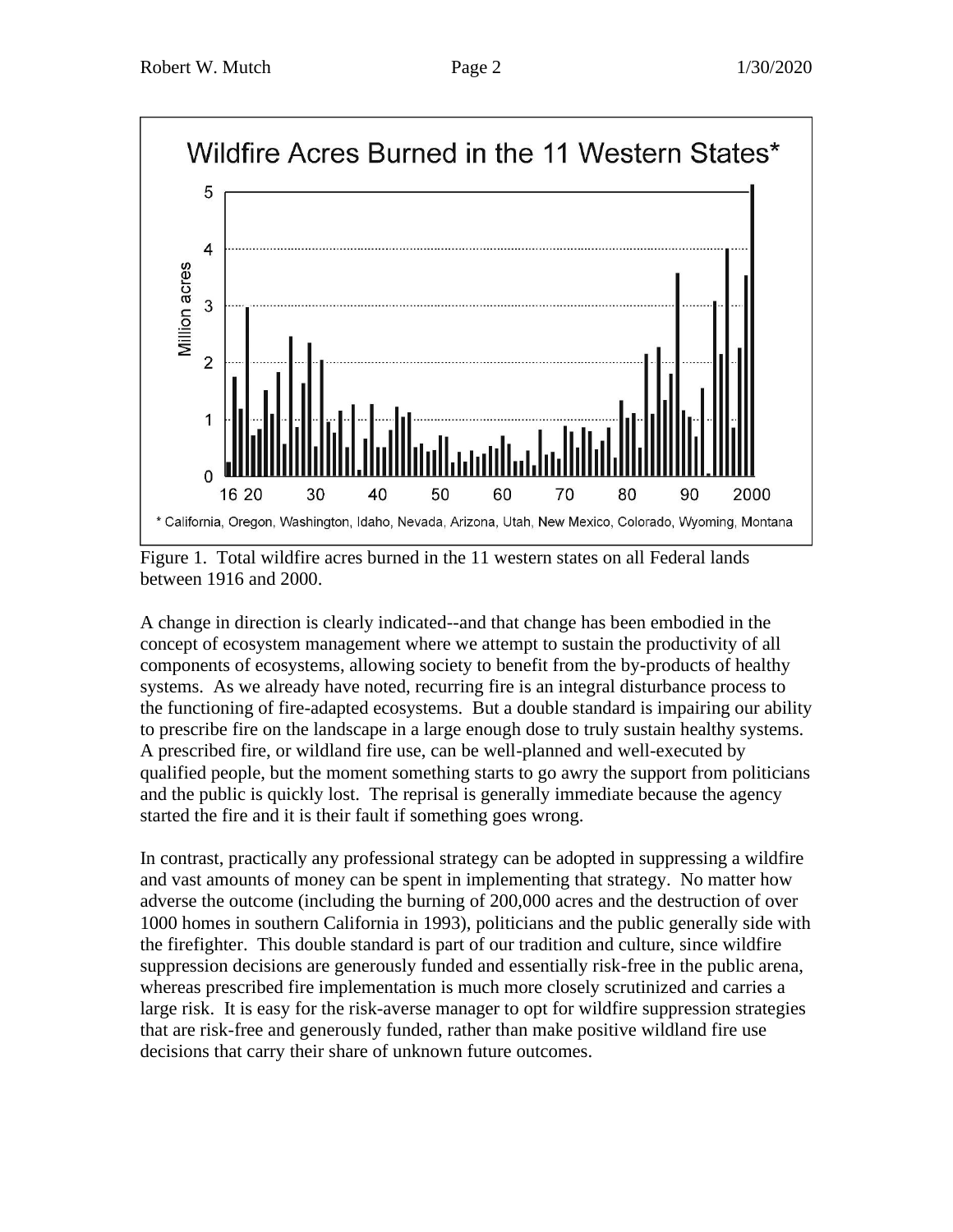## **OUR PRESCRIBED FIRE FUTURE: CONFRONTING THE DOUBLE STANDARD**

Different standards also are used by regulatory agencies to evaluate wildland fire programs. Thus, the wildfire and its smoke are considered exceptional events by the Environmental Protection Agency, and are not included in strategies to achieve clean air standards. We have learned by now that it is not a question of if we are going to have wildland fires, but simply a matter of when. And the wildfires are occurring at increasing frequencies and intensities, producing large volumes of smoke over extensive areas. Wildfire smoke is the bad smoke. This doesn't mean that prescribed fire smoke is good smoke, but it may be better smoke if emissions can be timed to mitigate the future production of unregulated wildfire smoke. Interface residents, air and water quality regulators, endangered species specialists, and resource managers need to plan for the "when" of fire occurrence.

An enlightened tolerance on the part of all sectors of society needs to accommodate prescribed fire and wildland fire use on a landscape scale, coupled with other management practices, as part of the solution in sustaining healthy ecosystems to benefit people. This will require confronting the numerous barriers imposed either directly or indirectly by the double standard, and seeking appropriate solutions that better balance essential and strong fire suppression programs with equally well-supported prescribed fire and wildland fire use programs. The list of elements receiving preferential treatment under the double standard is a varied one: liability, air quality, water quality, threatened and endangered species, risks, and funding. In most cases these considerations do not hamper operational practices in suppressing a wildfire. But this very same list can pose distinct barriers to prescribed fire practices.

## **THE WEST FORK DISTRICT—BITTERROOT NATIONAL FOREST**

I visited with District Ranger Dave Campbell, April 2005, about the incentives and disincentives for wildland fire use. During Dave's tenure on the West Fork District he has made numerous decisions successfully implementing wildland fire use in the Selway-Bitterroot Wilderness. He listed the following as incentives for strong implementation of wildland fire use in the management of wilderness:

- 1. The long tradition of wildland fire use on the District made it easy for him to follow in the footsteps of those who preceded him. The pilot wildland fire use project in the Forest Service occurred in the White Cap drainage in Idaho in the  $1970's.$
- 2. He indicated that there is a "comfort zone" for the Line Officer to operate due to widespread support.
- 3. One of the most compelling incentives for Dave in carrying out the program is because it is the right thing to do for fire-adapted ecosystems in wilderness.
- 4. He said that "Go" decisions on wildland fire use are an ethical responsibility.